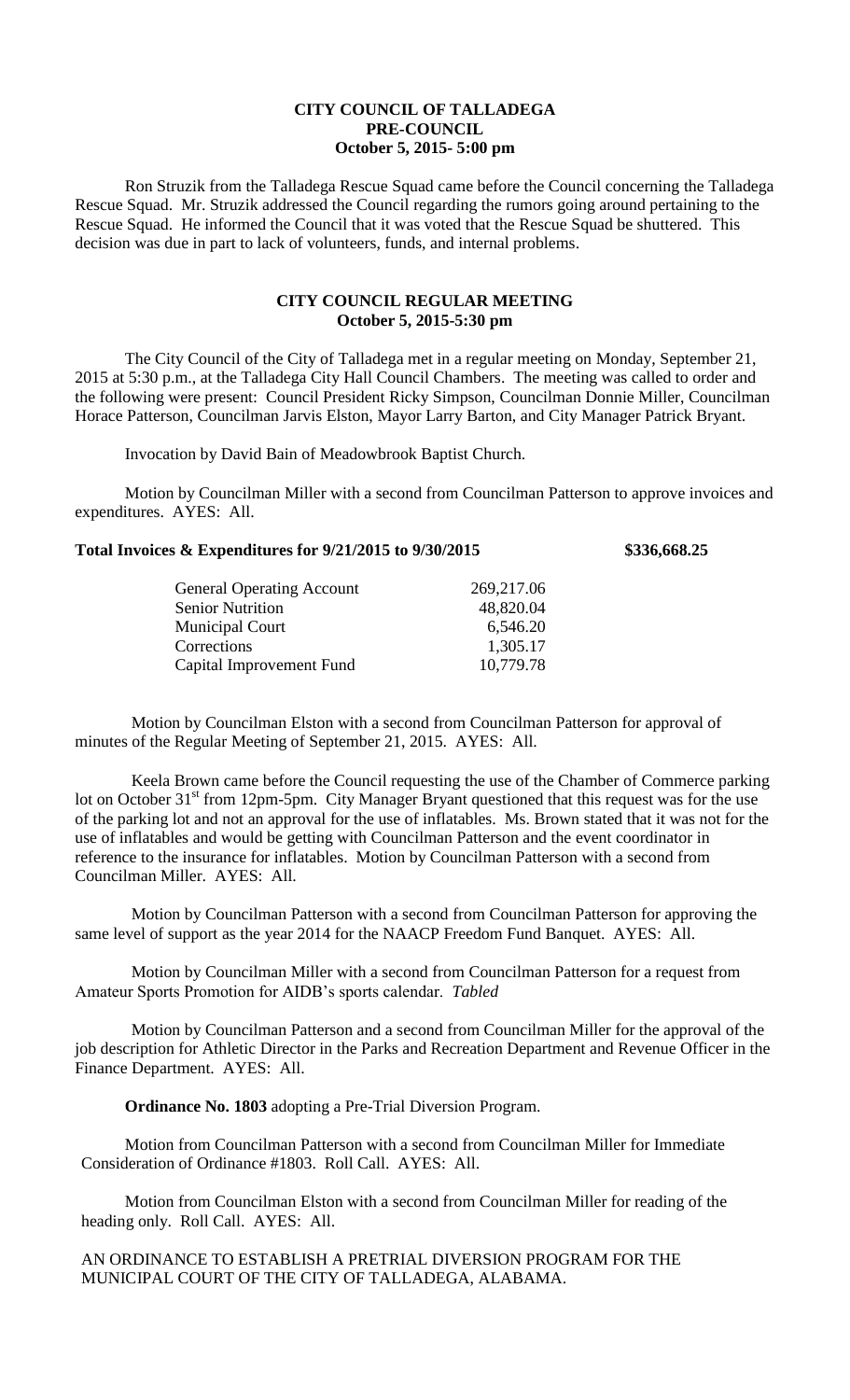Motion by Councilman Patterson with a second from Councilman Miller for the adoption of Ordinance #1803. Roll Call. AYES: All.

**Ordinance No. 1804** approving the sublease agreement between the City of Talladega and the Department of Human Resources of the State of Alabama.

Motion from Councilman Elston with a second from Councilman Patterson for Immediate Consideration of Ordinance #1804. Roll Call. AYES: All.

Motion by Councilman Patterson with a second from Councilman Miller for reading of the heading only of Ordinance #1804. Roll Call. AYES: All.

AN ORDINANCE APPROVING THE SUBLEASE AGREEMENT BETWEEN THE CITY OF TALLADEGA AND THE DEPARTMENT OF HUMAN RESOURCES OF THE STATE OF ALABAMA

Motion by Councilman Elston with a second from Councilman Miller for the adoption of Ordinance #1804. Roll Call. AYES: All.

**Resolution #3675** approving the surplus of a 2002 Ford Ranger from the Fire Department.

Motion by Councilman Patterson with a second from Councilman Elston to approve Resolution #3675. Roll Call. AYES: All.

**Resolution #3676** approving an agreement with the Talladega County Drug and Violent Crime Task Force.

Motion by Councilman Patterson with a second from Councilman Miller to approve Resolution #3676. Roll Call. AYES: All.

**Resolution #3677** approving an increase in Public Defender fees.

Motion by Councilman Patterson with a second from Councilman Miller to approve Resolution #3677. Roll Call. AYES: All.

**Resolution #3678** approving a contract with Kilgore Construction for the new restroom facility at Veterans Park.

Motion by Councilman Miller with a second from Councilman Patterson to approve Resolution #3678. Roll Call. AYES: All.

Motion by Councilman Patterson with a second from Councilman Miller to approve the invoices and expenditures for the Water Department. AYES: All.

| Water Department Expenditures for 9/23/15 to 9/30/15 |           | \$138,975.33 |
|------------------------------------------------------|-----------|--------------|
| Operations & Maintenance                             | 33,572.23 |              |
| Revenue                                              | 93,454.05 |              |
| Construction & Improvement                           | 11,949.05 |              |

City Manager Bryant congratulated the Finance Department for receiving a certificate from the Comprehensive Annual Financial Review. This is the highest achievement in financial reporting.

The City Manager also reported on an inquiry that the Council had requested concerning jobs that have been added within Talladega over the past several years. He worked with the Economic Authority and was happy to report that over the last 5 years, 862 jobs have been created and sustained throughout the city. City Manager Bryant also commented that a new business, Popeye's Louisiana Kitchen was open.

Mayor Barton commented that he was hoping that the Zaxby's would be open before his term was up and that Pizza Hut was still online. He also welcomed the incoming Mayor.